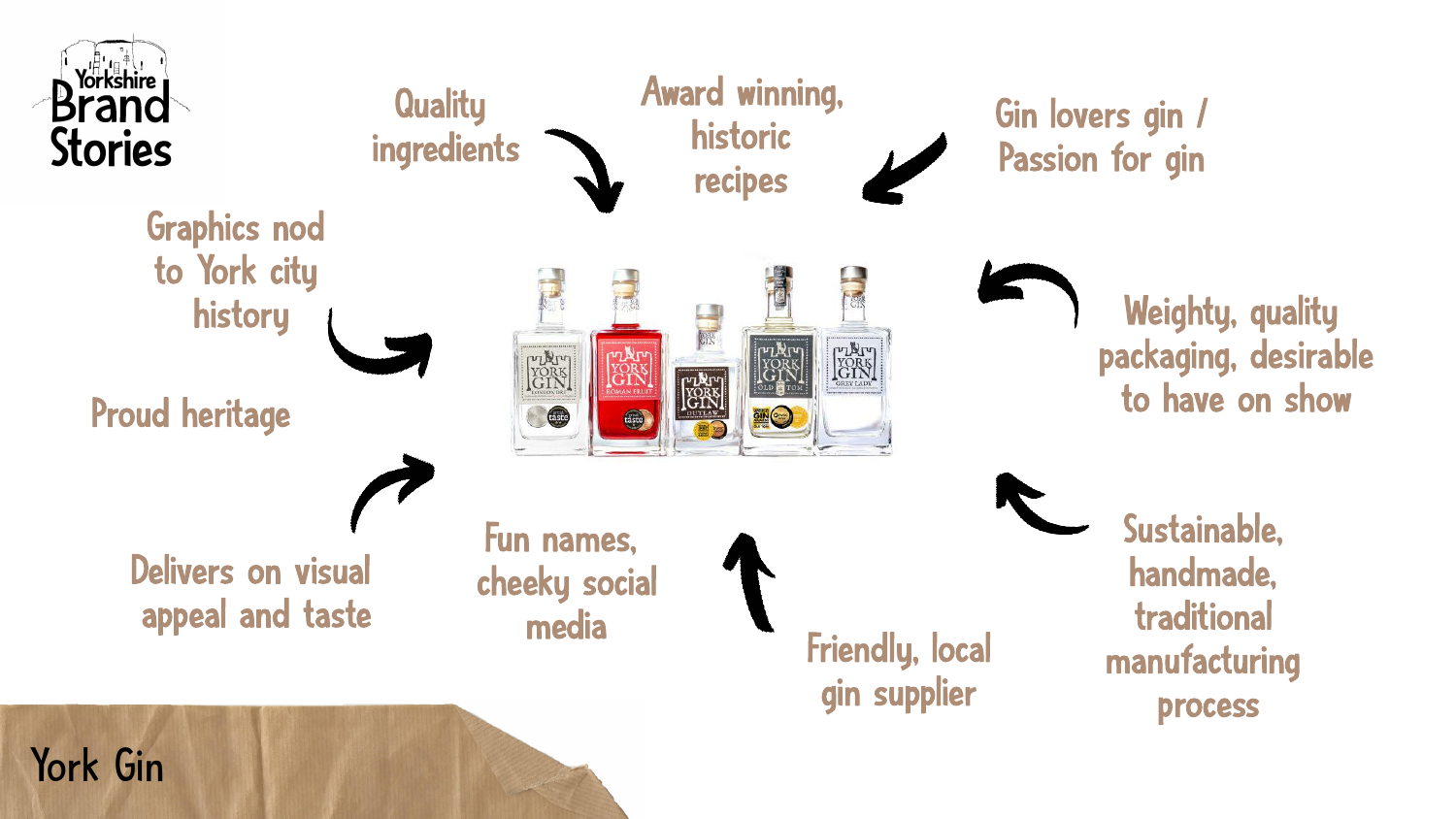

#### What does your brand look like?

- Graphics nod to York city history
- Heritage / historic
- Simple, hand drawn graphics
- Weighty, quality packaging, desirable to have on show

#### What's your tone of voice?

- **Friendly**
- Approachable
- Local focus / support local
- Gin enthusiasts  $-$  best in class



## 'York Gin ' Brand Values

What is your strap line? 'History in the tasting '

#### What is the essence of your brand?

- Celebration of York's history
- One of the world's best Gin makers
- Hand made using sustainable, environmentally friendly methods

#### What do you do differently?

- Sustainable, handmade, traditional manufacturing methods
- Only Gin making facility in York
- Award winning, historic recipe

#### Who is your target audience?

- Gin lovers / those with a passion for good gin
- York history enthusiasts
- Locals and tourists
- 18 years plus
- Across UK

#### How do you want to be perceived?

- **Friendly**
- Local
- Experienced distillers
- Environmentally conscious
- Charitable  $-$  Cats Protection supporters
- Modern twist on traditional methods

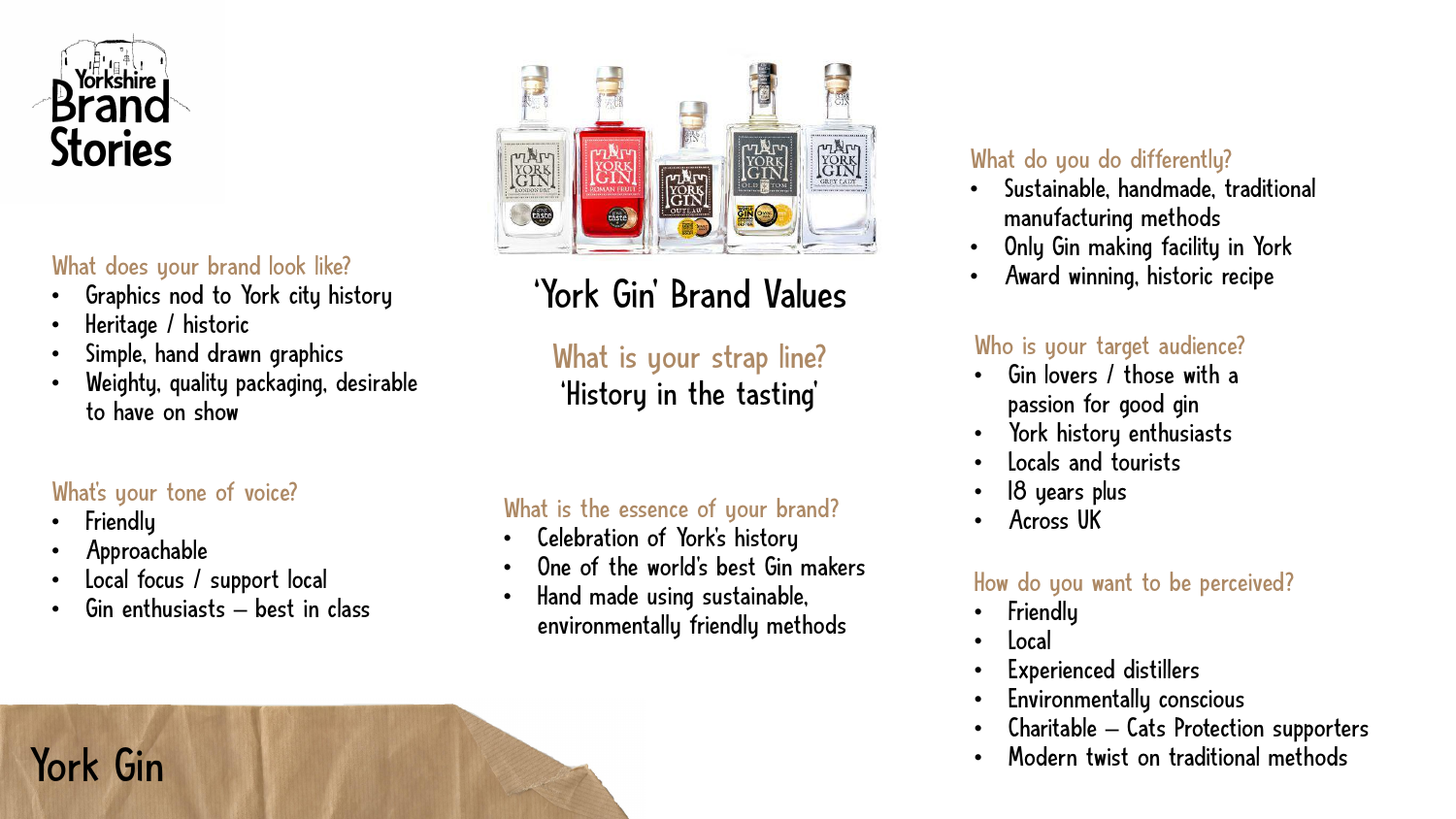



### 'York Gin ' Brand Values

#### This business is about:

- Sustainable, environmentally friendly manufacturing methods
- Celebrating the history of York
- Quality Ingredients and taste no compromise
- Giving the best customer experience added extras in lock down orders, distillery visits etc..
- Winning awards and being recognised as best gins globally
- Selling to local bars, shops and hospitality venues
- Collaborating with local brands with similar ethos ie: York Ghost Tours, York Cocoa Works etc…

#### This business is NOT about:

- Compromising on quality to offer cheap pricing and special offers
- Mass distribution through supermarket chains
- Other alcoholic beverages  $-$  Gin specialty

## York Gin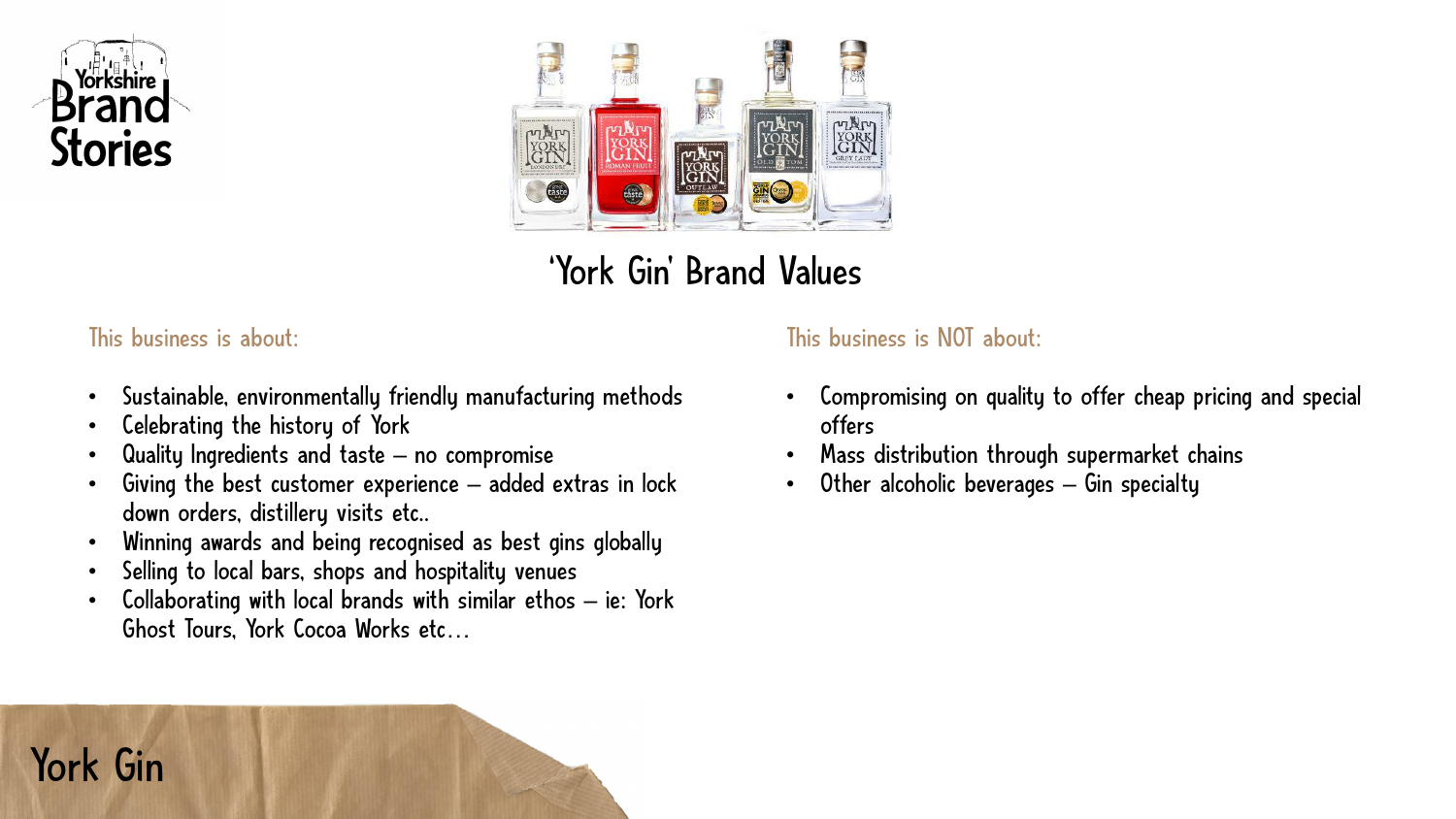

#### What does your brand look like?

- Natural, wholesome, nutritious
- Homemade, tasty, quality
- Bright, eye catching graphics
- Vegetable illustrations, rural
- Product on show
- Feel good

#### What's your tone of voice?

- Friendly, fun
- $l$ nclusive Vegan, gluten free etc..
- 

### YORKSHIRE PROVENDER® Honestly Delicious



#### What is the essence of your brand?

- Inventive, tasty soups
- Feel good, nutritious meals
- Quality ingredients
- Good sustenance

# **YORKSHIRE** PROVENDER<sup>®</sup> Honestly Delicious



Rustic Vegetable Broti with kale, lentils & quinoa

#### What do you do differently?

- Innovative, different recipes
- New flavours released regularly
- Quality over quantity
- Award winning
- Locally sourced ingredients

#### Who is your target audience?

- Looking for tasty, different, wholesome soups
- Willing to spend a bit more for a good quality product
- Vegan, vegetarian, gluten free, diet conscious
- Shop in grocery stores, fine food outlets, farm shops

#### Honest **Honest Example 19 Figure 10** How do you want to be perceived?

- **Friendly**
- Innovative, creative
- Homemade, good quality, YUM!
- Inclusive Vegan, gluten free etc..

## Brand Story Workshop